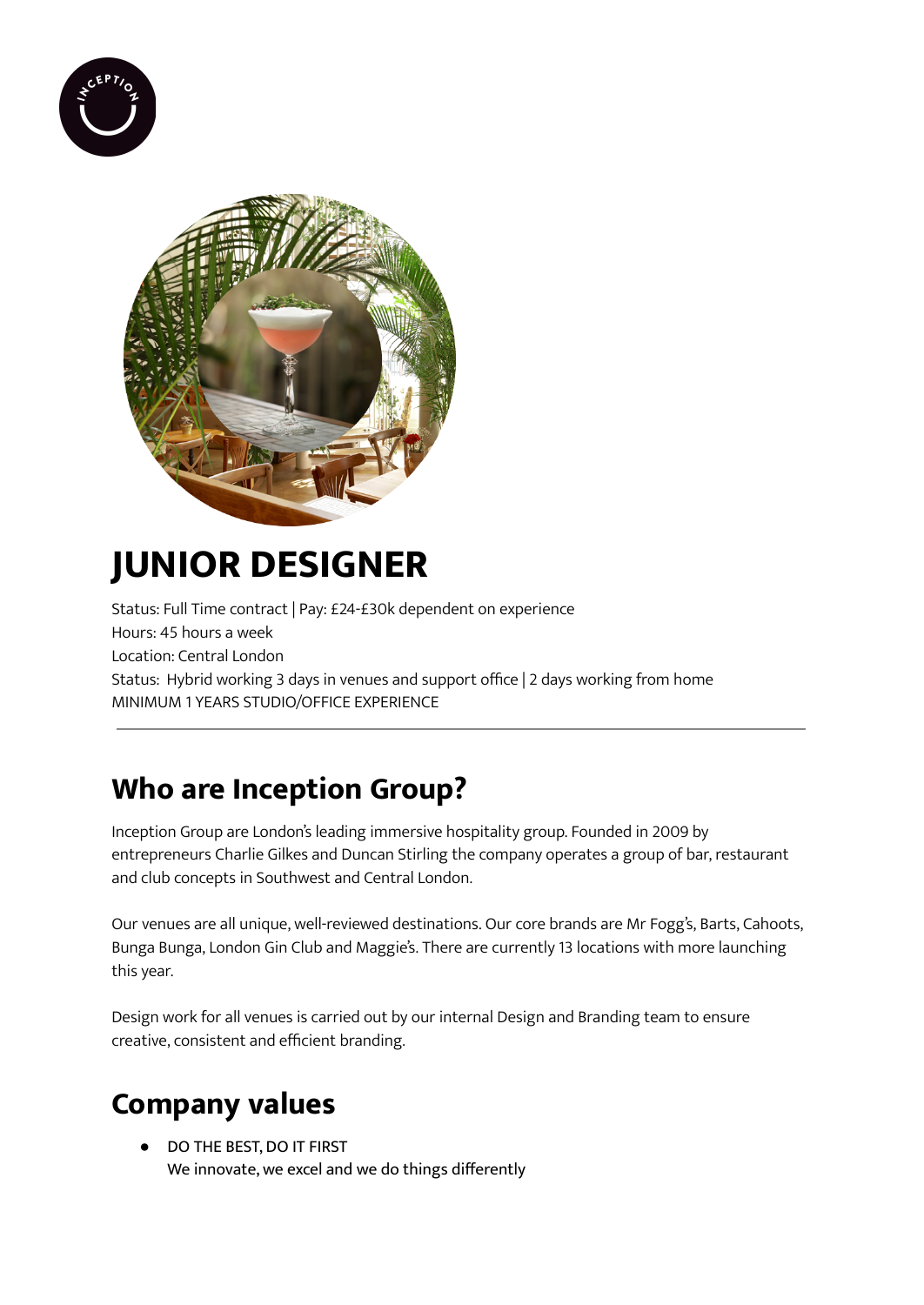- PEOPLE ARE CENTRAL TO EVERYTHING WE DO Treat other people how you want to be treated
- **HOSPITALITY NOT SERVICE** Putting the customer experience first

#### **In-house Junior Designer - Purpose of Position**

- The candidate will be bright, imaginative, and a capable graphic designer with strong communication skills.
- Supervised by senior members of the in-house Design and Branding team on all projects the Junior Design will work across a broad range of brands - producing and editing content for digital and print.
- There will be a broad mix of briefs including but not limited to: printed menus, promotional materials, static and animated social media content, event invitations, website content, stationery, brand creation, updating brand documentation, mood boards and mock-ups.
- Briefs may come from the in-house Marketing Team, Sales Team or our on-site venue managers. As such, prioritising tasks and time management is an integral part of the role.
- The role includes many day-to-day support activities including print ordering, mailout design and the creation of activation menus.
- This position has great room for growth especially for those who are proactive and forward thinking.

### **Roles & Responsibilities**

- The creation of superior, original designs for digital and print. Including branded material for the company and all venues. Work independently from briefs supplied by the venue operations team and marketing team.
- Quickly gaining a clear understanding of company design style and expectations.
- Take a self-directed and very organised approach to workflow management with excellent organisation skills in order to meet or stay ahead of all deadlines.
- Origination of new sub brands (i.e. nights, key events).
- Contributing creative ideas and input to all project briefs including visual research.
- Creation of visuals for website and app design.
- Ensuring design assets are filed systematically on the shared drive.
- Facilitate constant communication of status of projects to colleagues and managers.
- Manage the printing of printed promotional material to the specification of the design team. Including requesting quotations, using our procurement system and ensuring onward delivery and troubleshooting.
- Proofreading to produce accurate and high-quality work.
- Selecting appropriate images from the in-house photo library.
- Carrying out in-house print work and finishing.
- Being happy to muck with decoration of new venues or pop-ups.
- Keep abreast of design trends and new techniques.
- Cover team roles when members are absent or on annual leave.